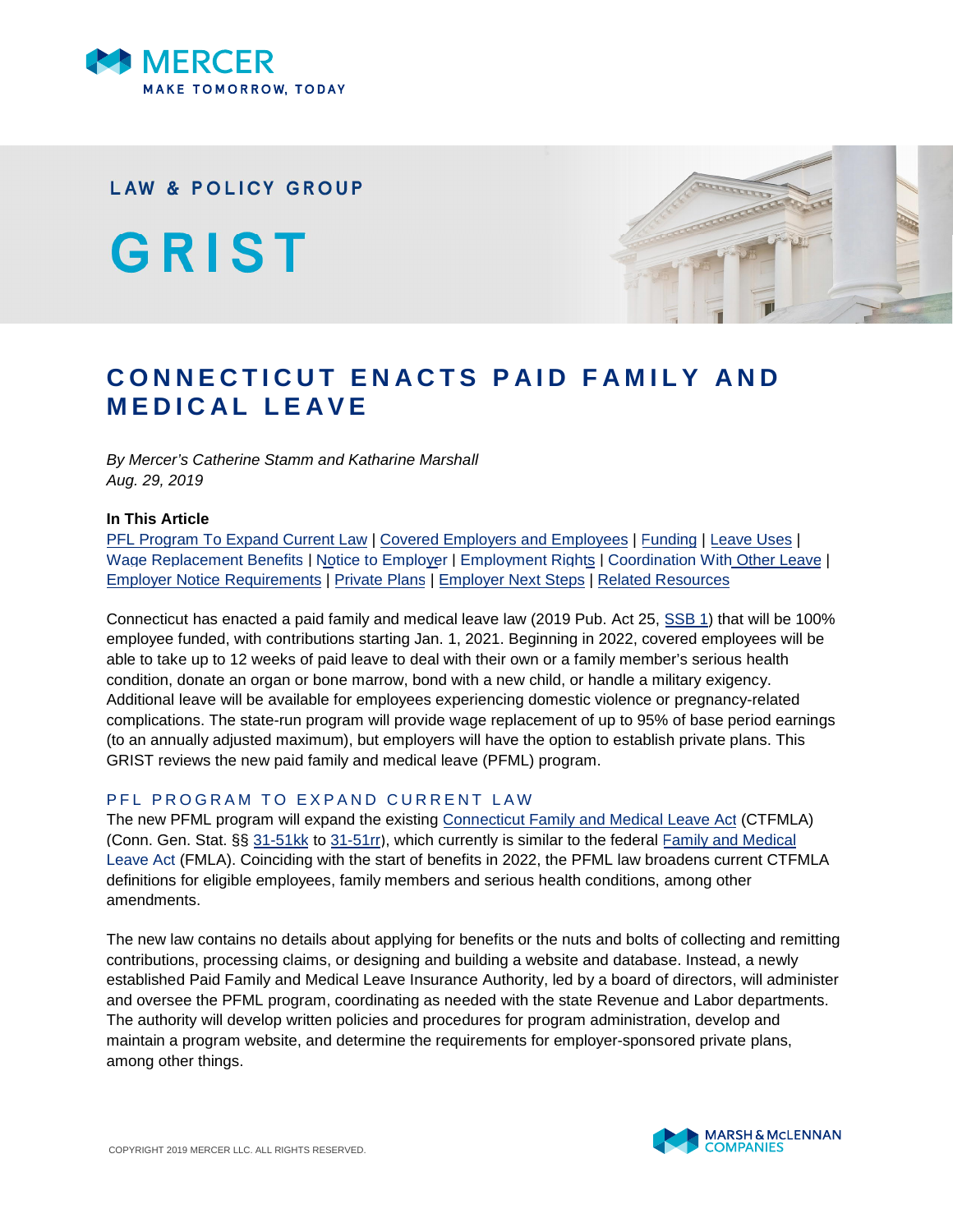Page 2 LAW & POLICY GROUP | GRIST **CONNECTICUT ENACTS PAID FAMILY AND MEDICAL LEAVE**

## <span id="page-1-0"></span>COVERED EMPLOYERS AND EMPLOYEES

While the CTFMLA currently applies only to employers with 75 or more employees, the PFML program will apply to any employer with one or more employees working in Connecticut, with the exception of private primary and secondary schools. The law's definition of employer generally excludes state and local governments, but covered public employees include any not subject to a collective-bargaining agreement (CBA). Public employees subject to a CBA can participate in the program if the CBA allows for it.

All employees working in Connecticut — and self-employed individuals and sole proprietors who opt in will have to contribute to the PFML program beginning in January 2021. Employees will be eligible for paid leave beginning in January 2022 if they have earned Connecticut wages of at least \$2,325 in the highest quarter during the base period and are employed or have been employed in the 12 weeks just prior to the leave. (For details on the base period and other eligibility criteria, see Wage Replacement Benefits below.)

## <span id="page-1-1"></span>**FUNDING**

Beginning in January 2021, each employee and participating self-employed individual must contribute a percentage of annual earnings up to the [Social Security Administration wage limit](https://www.ssa.gov/OACT/COLA/cbb.html) to the PFML program. The authority will annually set the contribution rate on Nov. 1 for the next calendar year, but the rate won't exceed 0.5% of an employee's wages. Employers won't have to contribute to the program.

## <span id="page-1-2"></span>LEAVE USES

CTFMLA provides job-protected leave for the following reasons:

- To bond with a new child after birth, adoption or foster-care placement
- To care for the employee's own or a family member's serious health condition
- To serve as an organ or bone marrow donor
- To handle any qualifying military exigency, [as defined under FMLA](https://www.dol.gov/whd/regs/compliance/whdfs28mc.pdf), arising from active-duty service or a call to activity-duty service — by the employee's spouse, son, daughter or parent

The CTFMLA currently provides up to 16 weeks of job-protected unpaid leave in a 24-month period for any of these reasons. Beginning in January 2022, this changes to up to 12 weeks of paid leave in a 12-month period for these purposes. At the same time, two additional weeks of job-protected leave will become available for an employee with a serious health condition "resulting in incapacitation during pregnancy."

#### **Military Caregiver Leave**

The CTFMLA provides military caregivers a one-time benefit of 26 weeks of job-protected leave in a 12 month period. Military caregiver leave is available for an employee to care for a spouse, son, daughter, parent or next of kin with a serious illness or injury incurred in the line of duty as a member of the armed forces. In 2022, this leave will also allow caring for anyone seriously ill or injured from military service whose close association with the employee is the equivalent of a family member.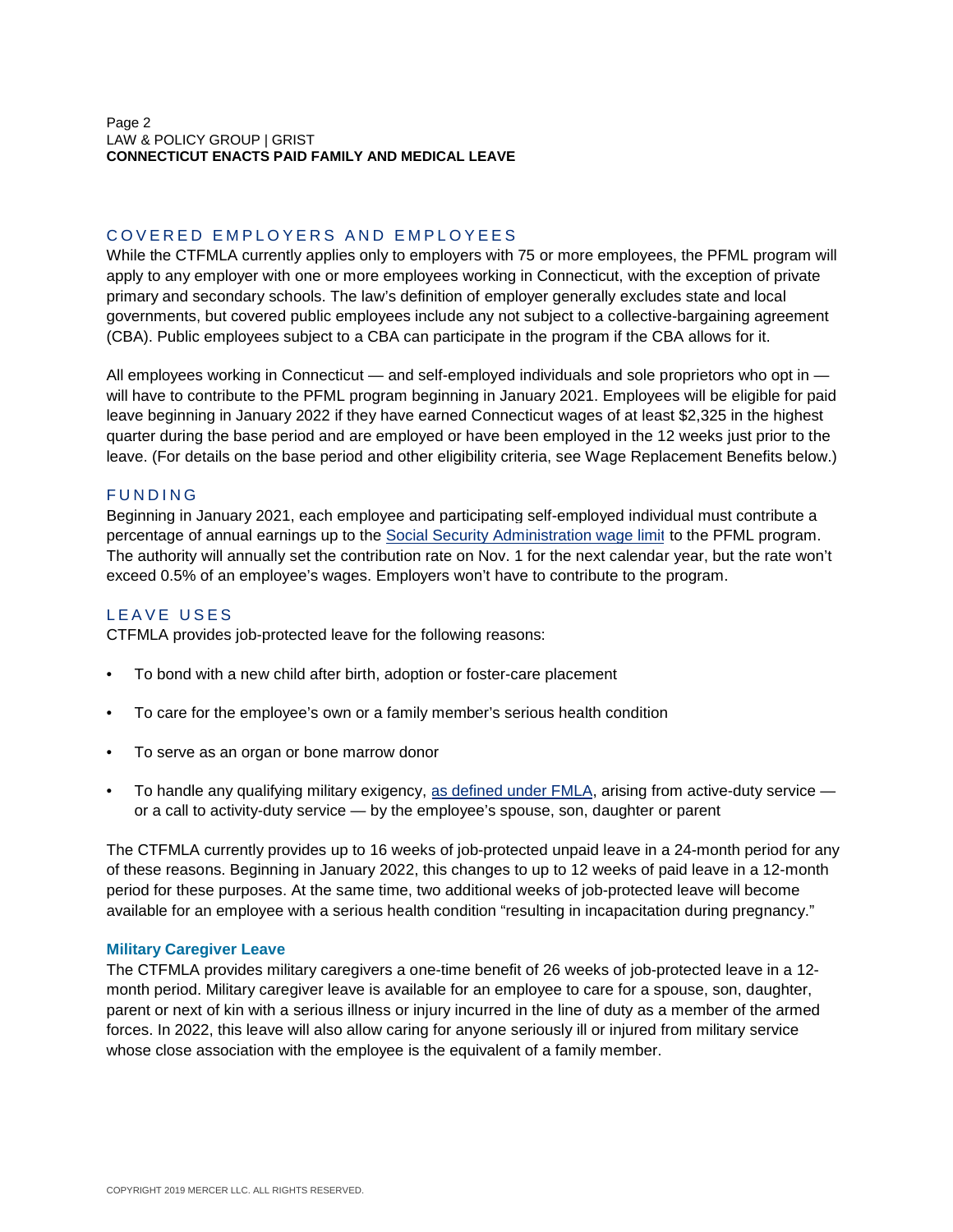## **Serious Health Condition**

The CTFMLA defines a "serious health condition" as an illness, injury, impairment, or physical or mental condition that involves either:

- Inpatient care in a hospital, hospice, nursing home or residential medical care facility
- Continuing treatment, including outpatient treatment, by a healthcare provider.

This definition will remain unchanged when partial wage-replacement benefits become available for PFML.

## **Family Member**

Under the current CTFMLA, a family member is limited to spouse, son, daughter or parent. Beginning in January 2022, this definition expands significantly to include a sibling, grandparent, grandchild, or "an individual related to the employee by blood or affinity whose close association the employee shows to be the equivalent of those family relationships." These terms — except spouse — are broadly defined to encompass family members by blood, marriage, adoption or foster care or *[in loco parentis](https://www.dol.gov/whd/regs/compliance/whdfs28B.htm)* (in place of a parent) relationships. Labor Commissioner regulations outlining factors to consider when determining an individual's "close association" with an employee are due by Jan. 1, 2022.

## **Intermittent Leave**

The CTFMLA lets employees take intermittent leave when medically necessary for a serious health condition or military caregiving but not for child bonding, unless the employee and the employer both agree. Employees requesting intermittent leave for a planned medical treatment may be temporarily transferred to another position with equivalent pay and benefits that better suits the intermittent scheduling. This provision remains unchanged by the PFML program's introduction.

#### **Spouses With Same Employer**

If two spouses working for the same employer qualify for family leave, the aggregate number of weeks of leave for both may be limited. Under current CTFMLA law, the limitation for both spouses is 16 weeks in a 24-month period to bond with a child or care for a seriously ill parent, or 26 weeks in a 12-month period for military caregiver leave. Starting in 2022, the aggregate an employer must allow spouses taking any type of family leave — except military caregiving — is 12 weeks in a 12-month period.

If current CTFMLA regulations continue to apply in 2022, when both spouses use a portion of their aggregate leave entitlement for the same family leave purpose, each would be entitled to the difference between the amount taken individually (not jointly) and 12 weeks of leave for their own serious health condition or organ or bone marrow donation.

# **Family Violence Leave**

Connecticut also provides up to 12 days of job-protected leave for employees experiencing family violence (Conn. Gen. Stat. § [31-51ss\)](https://www.cga.ct.gov/current/pub/chap_557.htm#sec_31-51ss). In 2022, covered employees taking this leave can receive wage replacement through the PFML program. If PFML is exhausted, covered employees will still be able to take up to 12 days of unpaid family violence leave.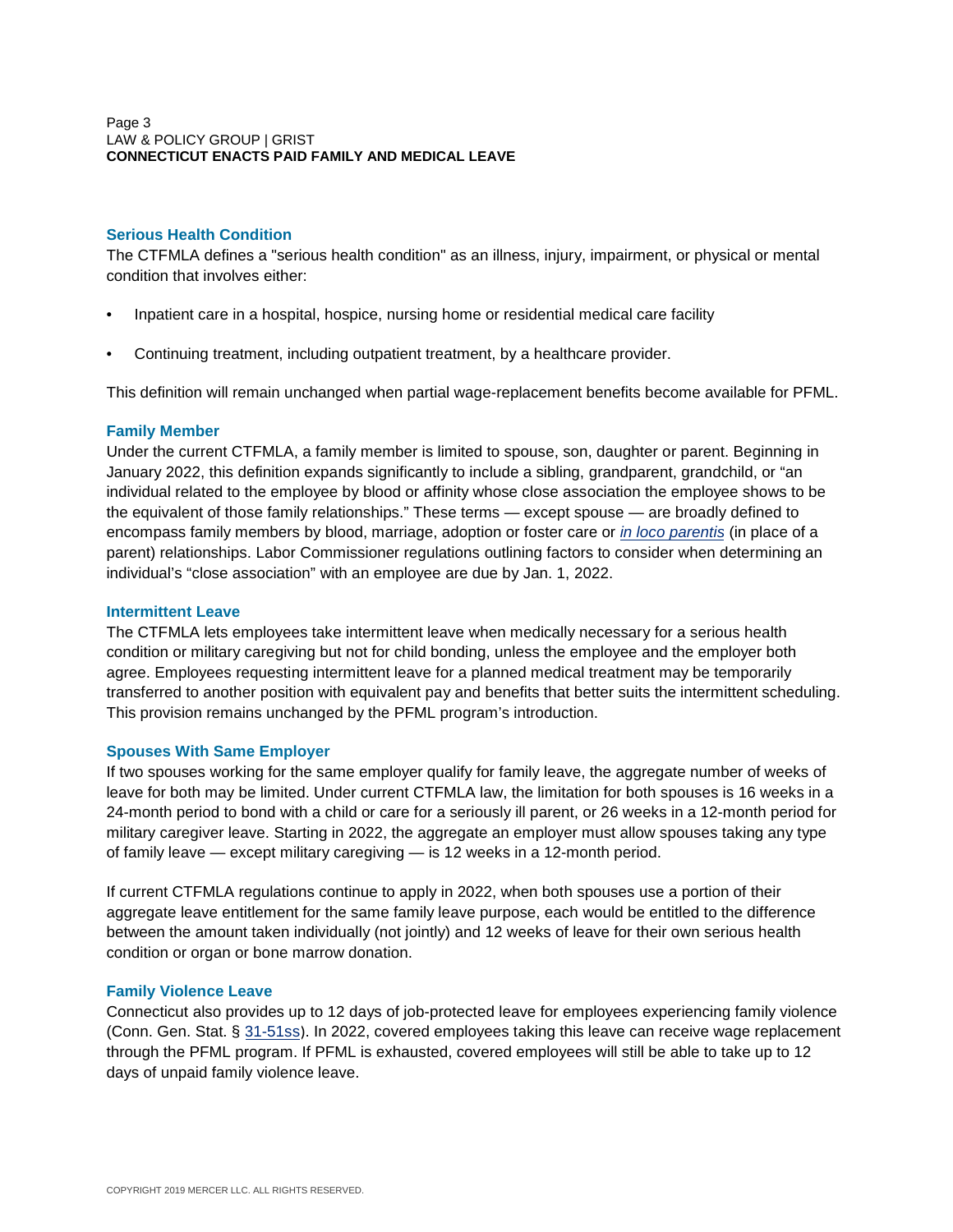# <span id="page-3-0"></span>WAGE REPLACEMENT BENEFITS

Beginning in January 2022, covered employees can receive compensation for up to 12 weeks of CTFMLA leave under the PFML program. The statute suggests compensation for child-bonding leave may become available before compensation for other qualified leaves. Whether this means paid child-bonding leave could begin before January 2022 or PFML for other purposes could begin after February 2022 isn't clear. This may be clarified in regulations.

*Base period.* The base period for determining eligibility and benefits will be for the first four of the last five completed calendar quarters. An employee is eligible for wage replacement during leave if he or she has earned at least \$2,325 in Connecticut wages in the highest quarter during the base period.

*Base weekly earnings.* The base weekly earnings used to determine compensation during leave are equivalent to 1/26 of an employee's covered unemployment insurance wages during the two highestearning quarters in the base period.

*Example*. In the second quarter of 2022, Fred needs to take Connecticut PFML. Fred earned covered wages of \$14,000 in the first quarter of 2021, \$10,000 in the second quarter, \$12,000 in the third quarter and \$11,000 in the fourth quarter. These are his base-period earnings. Fred's two quarters with the highest earnings (\$14,000 plus \$12,000) in the base period are added together (\$26,000) and divided by 26 to arrive at his base weekly earnings (\$1,000).

**Benefit amount.** The actual benefit amount is calculated using a multistep process. The first step is to calculate 95% of the base weekly earnings, capped at 40 times the state's minimum wage. The second step is to calculate 60% of the base weekly earnings above 40 times the state's minimum wage, if any. The third step is to add together the two amounts to determine the weekly benefit. But the weekly benefit can't exceed 60 times the minimum wage. Regulations may clarify how benefits are calculated and prorated in different scenarios.

Here are some key figures for calculating PFML benefits using a minimum wage of \$13.00 per hour (effective Aug. 1, 2021):

- 40 x minimum wage =  $$520$
- $60x$  minimum wage = the maximum benefit of \$780

*Example.* Fred has a base weekly earnings of \$1,000. Step one in determining his weekly PFML benefit is to calculate 95% of his base weekly earnings (\$950), capped at 40 times the minimum wage: \$520. Step two is to determine 60% of Fred's base weekly earnings above the weekly minimum wage  $($1,000 - $520 = $480)$ :  $60\%$  of  $$480 = $288$ . Step three is to add the figures together for the weekly benefit: \$520 + \$288 = \$808. Since Fred's benefit (\$808) would exceed the state's maximum (\$780), he qualifies only for \$780 per week.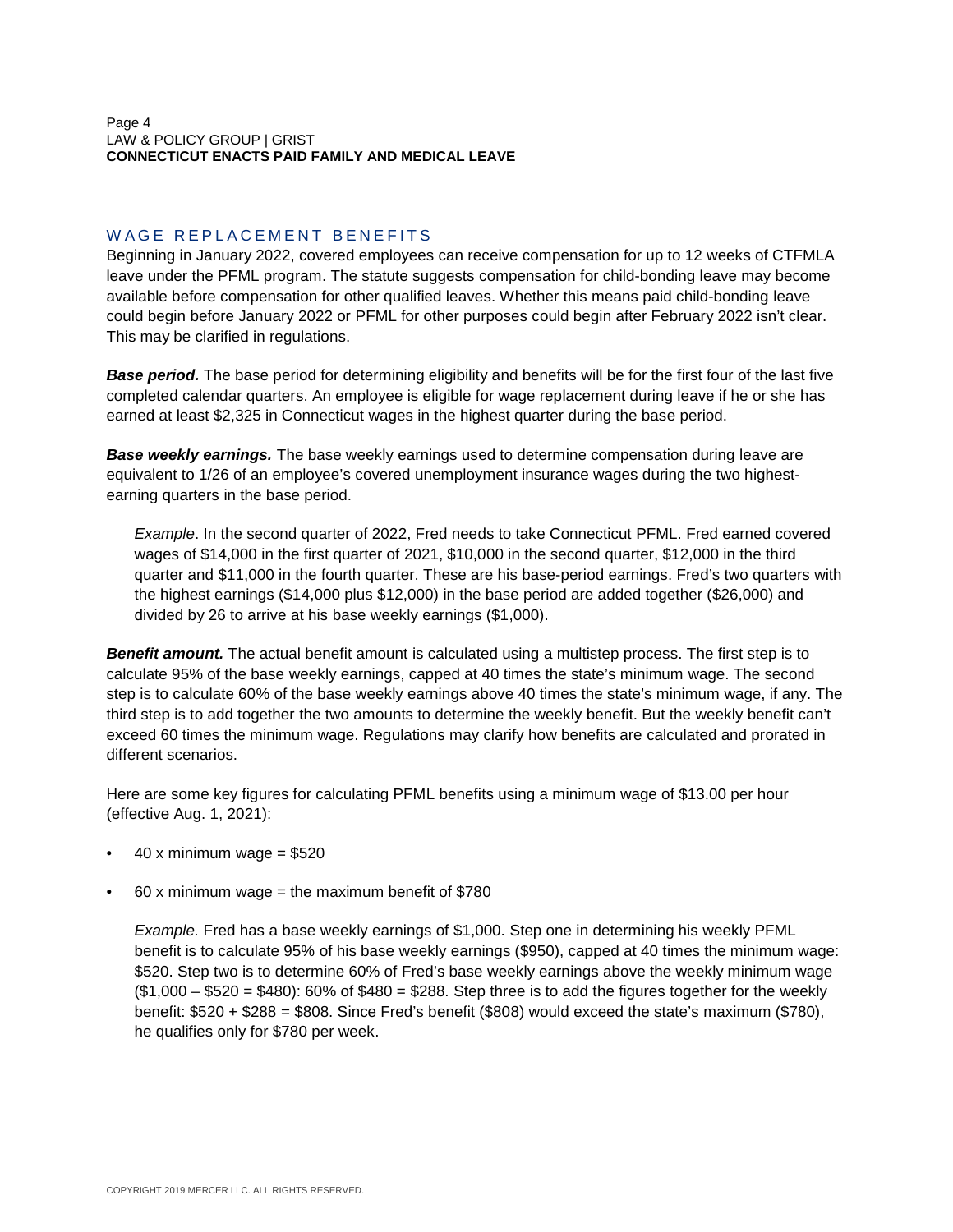*Example*. Marissa's weekly wage base is \$600. Her earnings above \$520 = \$80, multiplied by 60% = \$48, plus \$520 = \$568. Since this amount doesn't exceed the state maximum benefit of \$780, her weekly PFML benefit is \$568.

# <span id="page-4-0"></span>NOTICE TO EMPLOYER

Employees planning to take PFML in 2022 or later must provide notice to their employer. Similar to current CTFMLA requirements, employees must give their employer 30 days' advance notice of leave for a child's birth, adoption or foster placement, whenever foreseeable. Employees likewise must give 30 days' advance notice of foreseeable leave to undergo medical treatment for a serious health condition or to donate an organ or bone marrow. Employees also must try to schedule a planned medical treatment to minimize disruptions to the employer's operations. If the need for leave is not foreseeable, employees must give notice as soon as practicable.

For family violence leave, employers can require seven days' advance notice when the leave is foreseeable.

Besides imposing notice obligations, an employer may require a health care provider's certification of an employee's need for leave related to a serious health condition. For family violence leave, employers may require employee certification along with additional documentation of the need.

# <span id="page-4-1"></span>EMPLOYMENT RIGHTS

Current CTFMLA reinstatement rights will continue to apply, but beginning Jan. 1, 2022, employees will receive job protections under CTFMLA if they have worked for the same employer for at least three months immediately before the leave request. This significantly reduces the 12 months' tenure currently required for job-protected leave under the CTFMLA or FMLA. Under the revised law, an employee with fewer than three months' service for the same employer could qualify for PFML but not for job protection.

Employees returning from CTFMLA leave must be restored to their prior or an equivalent position with the same pay, benefits, and other terms and conditions. If a serious health condition prevents an employee from performing the current job, the employer must arrange a transfer to available work suitable to the employee's physical condition. The leave can't result in the loss of any employment benefit accrued before the absence began. However, additional benefits needn't accrue during the leave.

The CTFMLA also prohibits employers from interfering with or denying any rights under the law, including by terminating or otherwise discriminating against an employee for exercising those rights.

In 2022, these employment rights provisions will apply to any employer with at least one Connecticut employee. The law currently exempts employers with fewer than 75 employees.

# <span id="page-4-2"></span>COORDINATION WITH OTHER LEAVE

Under the current CTFMLA, employers can choose to provide wage replacement for some or all of the protected leave. If an employer provides paid leave for fewer than twelve weeks once PFML benefits begin in 2022, the additional weeks of protected leave "may be provided without compensation or with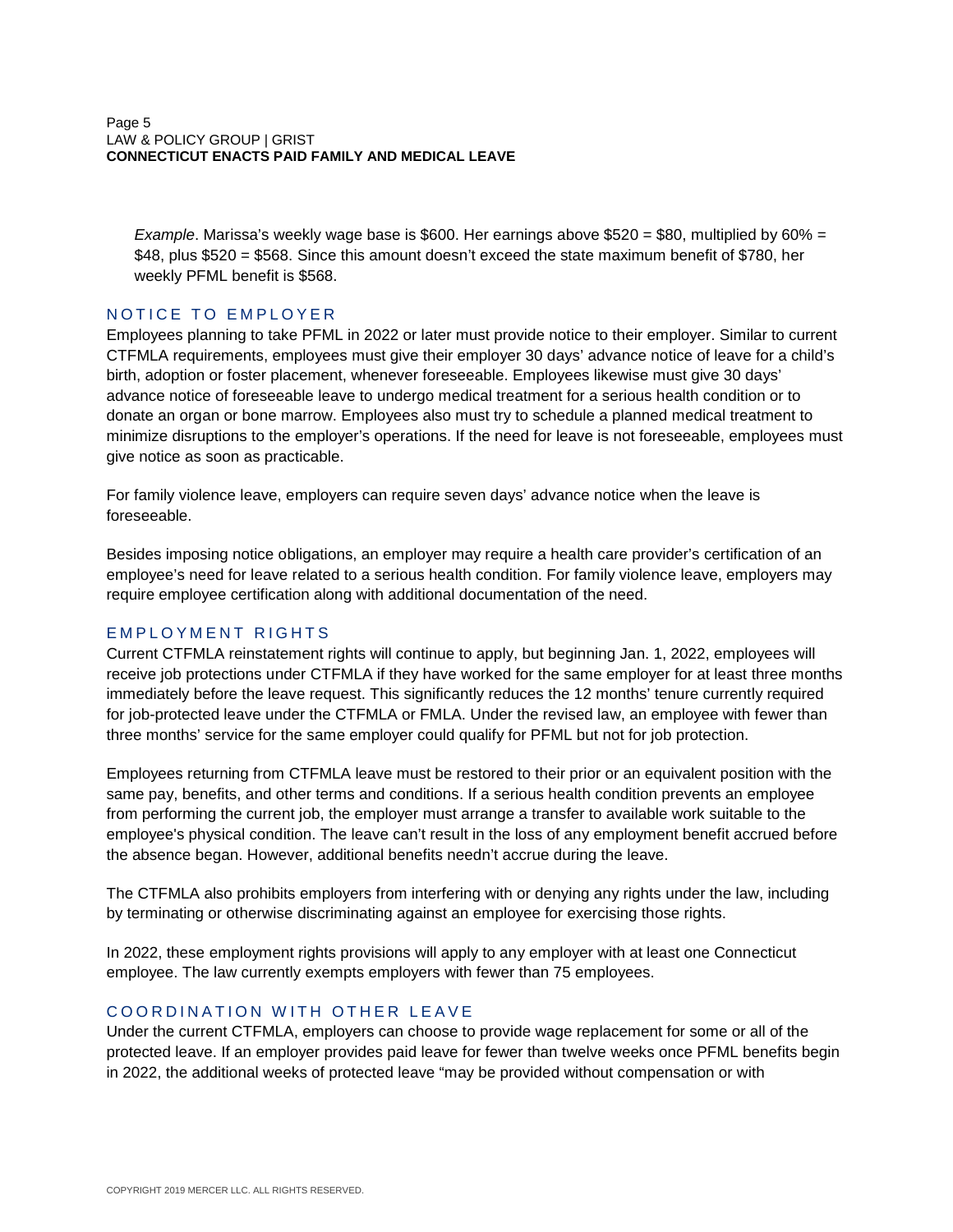#### Page 6 LAW & POLICY GROUP | GRIST **CONNECTICUT ENACTS PAID FAMILY AND MEDICAL LEAVE**

compensation through the [state PFML program]." This language may allow employer-provided paid leave to run concurrently with the PFML program, with an offset for state-paid benefits. This provision may also prevent an employee from consecutively using employer-paid FMLA-type leave and then receiving the full duration of PFML benefits. Clarification may be provided via regulations.

Either the employee or the employer currently can choose to substitute accrued paid leave for any portion of CTFMLA leave, but not family violence leave. Beginning January 2022, substitution of accrued paid leave is permitted only if the employee retains at least two weeks of accrued paid leave. How this will work in practice is unclear, but regulations or other guidance may clarify.

Employer-paid leave combined with the state PFML benefits can't exceed an employee's regular compensation rate. Employees can't receive PFML benefits concurrently with Connecticut unemployment or workers' compensation, or any other state or federal compensation program.

# **FMLA**

The Connecticut law is silent on whether PFML must run concurrently with FMLA. However, a recent US Department of Labor (DOL) [opinion letter](https://www.dol.gov/whd/opinion/FMLA/2019/2019_03_14_1A_FMLA.pdf) says that an employer may not delay designating FMLAqualifying leave until after employees exhaust employer-paid leave. To the extent employees qualify for leave under both the Connecticut law and federal FMLA, employers should consider notifying employees of the FMLA designation and running the leave concurrently. Given the state law's expanded reasons for protected leave, definition of family members and earlier employee eligibility, some employees ineligible for FMLA-protected leave will qualify under the revised CTFMLA beginning in 2022.

# <span id="page-5-0"></span>EMPLOYER NOTICE REQUIREMENTS

Effective July 1, 2022, covered employers must provide written notice about the law to each employee at hire and annually thereafter. The notice must inform employees about their job-protected leave rights, the availability of wage replacement under the PFML program, the ban on employer retaliation and their right to file a complaint with the Labor Commissioner. Labor regulators may provide additional guidance on the notice's content and delivery methods before this requirement takes effect.

The statute doesn't require employers to provide the notice until long after contributions begin and benefits become available. Lawmakers might amend this requirement to take effect earlier, or regulators might require another notice before employee contributions begin.

# <span id="page-5-1"></span>PRIVATE PLANS

Employers may apply for approval of a private plan that provides all the same rights and benefits as the state plan at no greater cost to employees. A private plan must cover *all employees* "throughout their period of employment." As written, the statute doesn't appear to require a private plan to cover terminated employees in the first 12 weeks after separation. This could change with regulations.

A private plan must receive employee approval through a majority vote and cannot result in adverse risk selection to the state program. Self-insured employers would need to post a surety bond running to the state. Insurance regulators would need to approve any insurance policies supporting insured private plans.